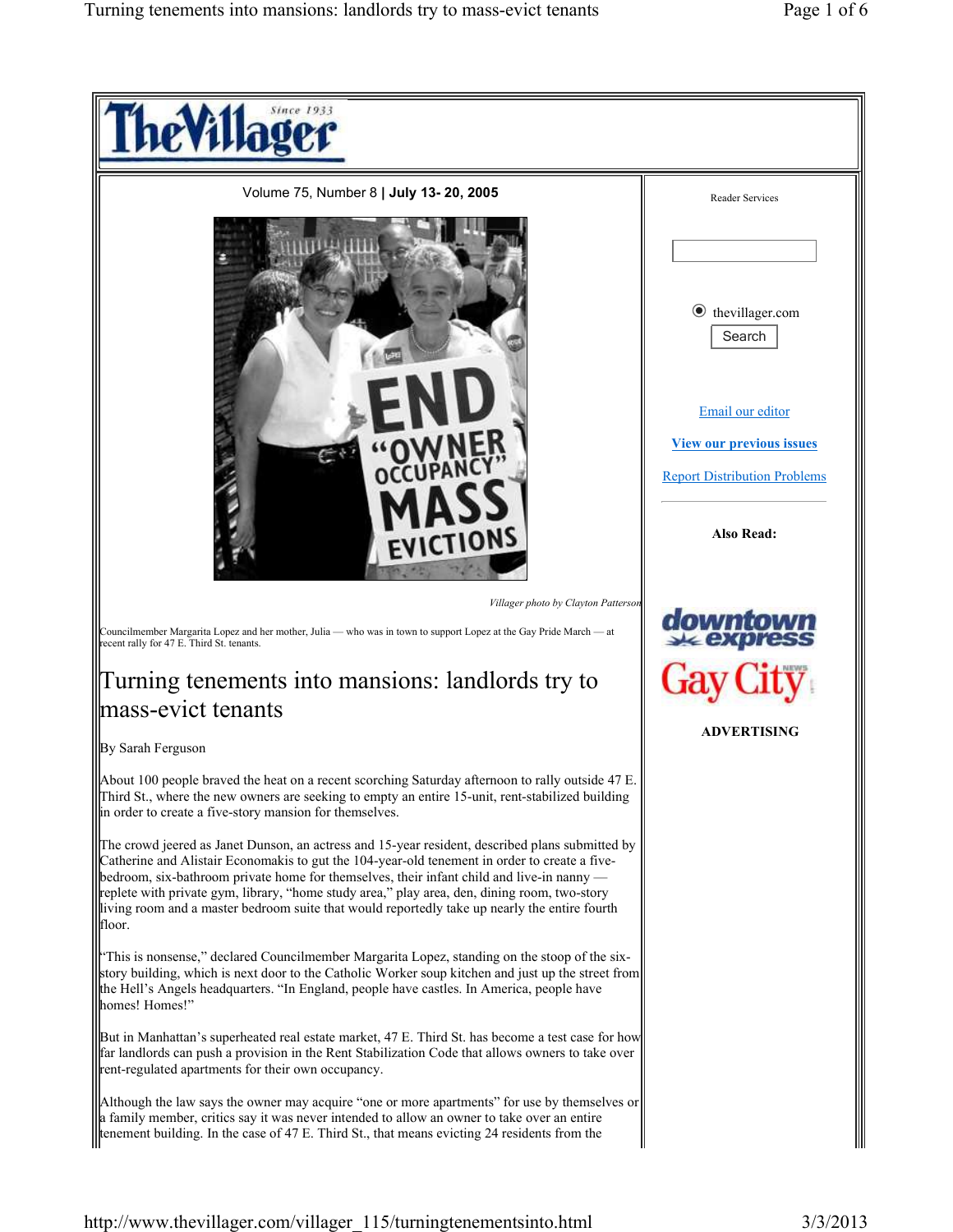remaining 11 rent-stabilized apartments, which currently rent between \$500 and \$1,000 a month. Most of the tenants have held their leases for more than 20 years.

"It's just a scam to get rid of us," charged Barry Paddock, a production assistant who pays \$950 for his a small one-bedroom abode. Tenants are charging in court that the Economakises are seeking to boot them out so they can either convert the building to condos or re-rent at market rates — or just sell the emptied building at huge profit.

Paddock notes that 47 E. Third is managed by Granite International Management, a Brooklynbased company, headed by Catherine's father, Peter Yatrakis. According to tenants and city records, Catherine, her father and other family members have ownership interests in at least twodozen other buildings in the East Village, Chelsea, Harlem and Brooklyn — all of which are managed by Granite. Catherine and Alistair Economakis both work for Granite.

"They are corporate landlords posing as a family who happen to want a six-story building for a mansion," charges Paddock.

Also speaking out at the rally on E. Third St. was a David Yen of 12 E. 72nd St., where owner Steve Croman is seeking to take over 23 apartments, in order, he claims, to create an 8,000 square-foot quadruplex for his family of four and a duplex for his sister-in-law's family. Croman owns 61 other properties in New York City.

And at 75 Jane St. in the West Village, co-owner Peter Rose is seeking to empty all eight apartments to create a four-story home for himself and his son.

"We had eight very nice affordable apartments in our building, and now people are just disappearing," says Katherine Jacobson, who has lived in a small one-bedroom apartment on the ground floor of 75 Jane St. since 1966. "I don't know how much longer I can hold out," she told the crowd.

Peter Rose is a partner in Rose & Rose, the law firm which is representing both Steve Croman and the Economakis family.

That fact prompted State Senator Tom Duane to lead the crowd in chants of "Tenants need homes more than Rose needs a closet!"

For their part, the Economakises concede they initially purchased 47 E. Third St. as a rental property, but insist they now fully intend to make it their primary residence.

"When my wife became pregnant, we began looking for a home, and at some point it dawned on me that I already owned one," Alistair Economakis told The Villager. "Once we decided to make 47 E. Third St. our home, nothing else compared," added Economakis, who is the son of a Greek shipping magnate.

The couple currently reside in a 1,000-square-foot one-bedroom apartment on the top floor of a landmarked brownstone in Cobble Hill, Brooklyn, which they share with Catherine's parents.

The brownstone is adjacent to Granite's offices at 138 Atlantic Ave., the deed to which is held jointly by Catherine and her mother, Kathryn Yatrakis. Ironically, Yatrakis, who is dean of academic affairs at Columbia University, teaches an urban studies course studies that examines 'contemporary urban problems" in American cities.

Asked why he and his wife did not simply buy an empty townhouse for themselves, Alistair said, "The cost to renovate this property and convert it to a single-family home is significantly less than anything comparable on the market." (Their permit application to the Buildings Department estimates the whole renovation at \$350,000).

Alistair also said his wife was looking forward to the new Whole Foods Market store opening a few blocks away on E. Houston St. "I love the Lower East Side, it's a great neighborhood," he said.

Economakis declined to elaborate on how he and his wife acquired the property. He admitted the family acquired it for about \$800,000 in the course of a complex bankruptcy proceeding — then added, "What we paid has nothing to do with this case."

He said this was the only building that he and his wife personally own, and said his wife or her family's interests in other properties were irrelevant.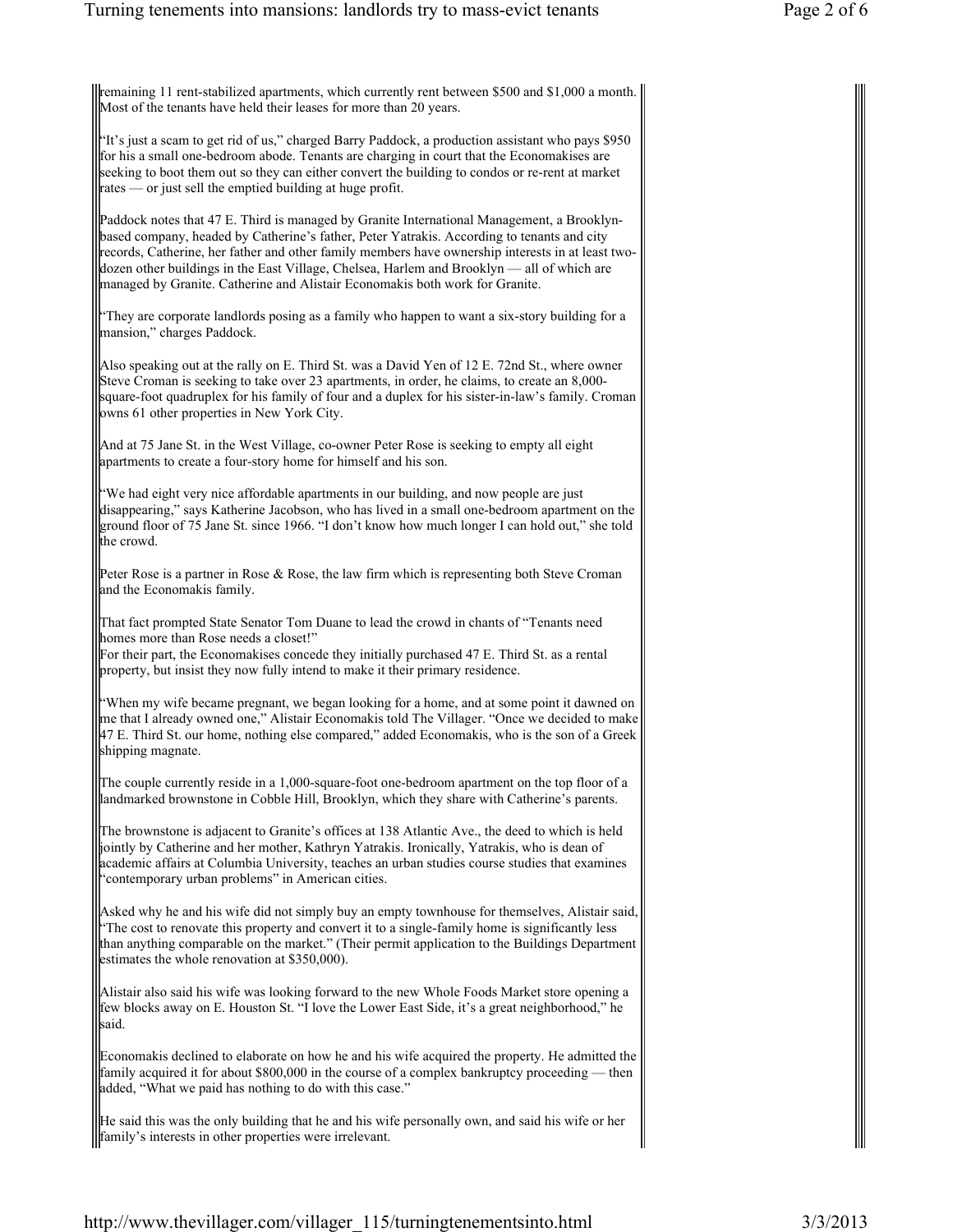Asked whether he felt turning a 11,600-square-foot tenement into a single-family dwelling was excessive, Economakis replied: "As long as an owner can prove he has a good-faith intent to occupy the space, no one should tell him whether he has the right to live in a certain size home."

"Fundamentally, it's a question of who is better entitled to reside in the property, the tenants or the owner," Economakis told The Villager, adding, "I obviously believe the owner has the right to reside in the property he owns."

But the courts may not agree. On June 20, a Manhattan State Supreme Court judge granted a preliminary injunction barring the Economakises from terminating the leases of five tenants who sued to preempt their evictions at 47 E. Third St. until the court determines whether the law allows owners the right to take over an entire building.

Although the injunction does not protect six other tenants already in eviction proceedings, the five plaintiffs hope a permanent ruling in their favor will also allow the other tenants to stay and set a precedent for owner-occupancy cases citywide.

In his ruling, Acting State Supreme Court Justice Paul G. Feinman called into question the Economakises' plan to "create an outer-borough or suburban-sized home in the heart of the East Village."

Feinman noted that in the past, courts have allowed owners to combine apartments in smaller brownstone buildings to make a single-family home. But he questioned whether the statute was ever intended to apply to a tenement building and its "entire rent roll" of rent-stabilized tenants "who, given today's rental market, will never be able to find comparable housing in Manhattan and perhaps not in the city."

Such wholesale eviction, Feinman wrote, "would appear to be incompatible" with the intent of the Rent Stabilization Code and its regulations, which, he noted, "are designed to address the chronic housing shortage in New York City," and to provide residents with "stable and affordable housing."

Feinman also noted that if the Economakises succeeded in evicting everyone in the building but ultimately did not convert it into a single-family home, they would face little penalty under the law.

Under the Rent Stabilization Code, if a landlord makes a fraudulent claim of personal use to take over an apartment, he forfeits the right to increase rents on any rent-stabilized apartments left in the building for three years.

But in this case, if the Economakises emptied the entire building, there would be no rent increases to forfeit because there would be no remaining apartments.

The Economakises' lawyer, Todd Rose, did not return numerous calls seeking comment on the ruling.

But according to Alistair, he and his wife have gone out of their way to demonstrate their "goodfaith" intentions. Alistair says he offered to post a bond to guarantee that they would occupy the building. "If I did not turn the building into my home and live there, they would get the proceeds from the bond," he explained, though he declined to say how much the bond would be, saying he was waiting for a response from the tenants.

Economakis says he also offered to sign a legal stipulation stating that if he and his wife sought to re-rent the building, all rental proceeds would go to the evicted tenants.

He says he tried to relocate one elderly tenant to a suitable apartment nearby and made buyout offers to several others, though had said he could not recall for what amounts. "We've tried to reach out to the tenants for the last two years, but they've consistently refused to have a sit-down meeting to work things out." he complained, adding, "Why would I put my neck on the line offering guarantees and assurances if I'm not going to live there?"

Tenants say the first time they heard about any bond to guarantee residency was through a newspaper article that ran in March. They say the offer to sign a legal stipulation was sent to the area politicians, not them.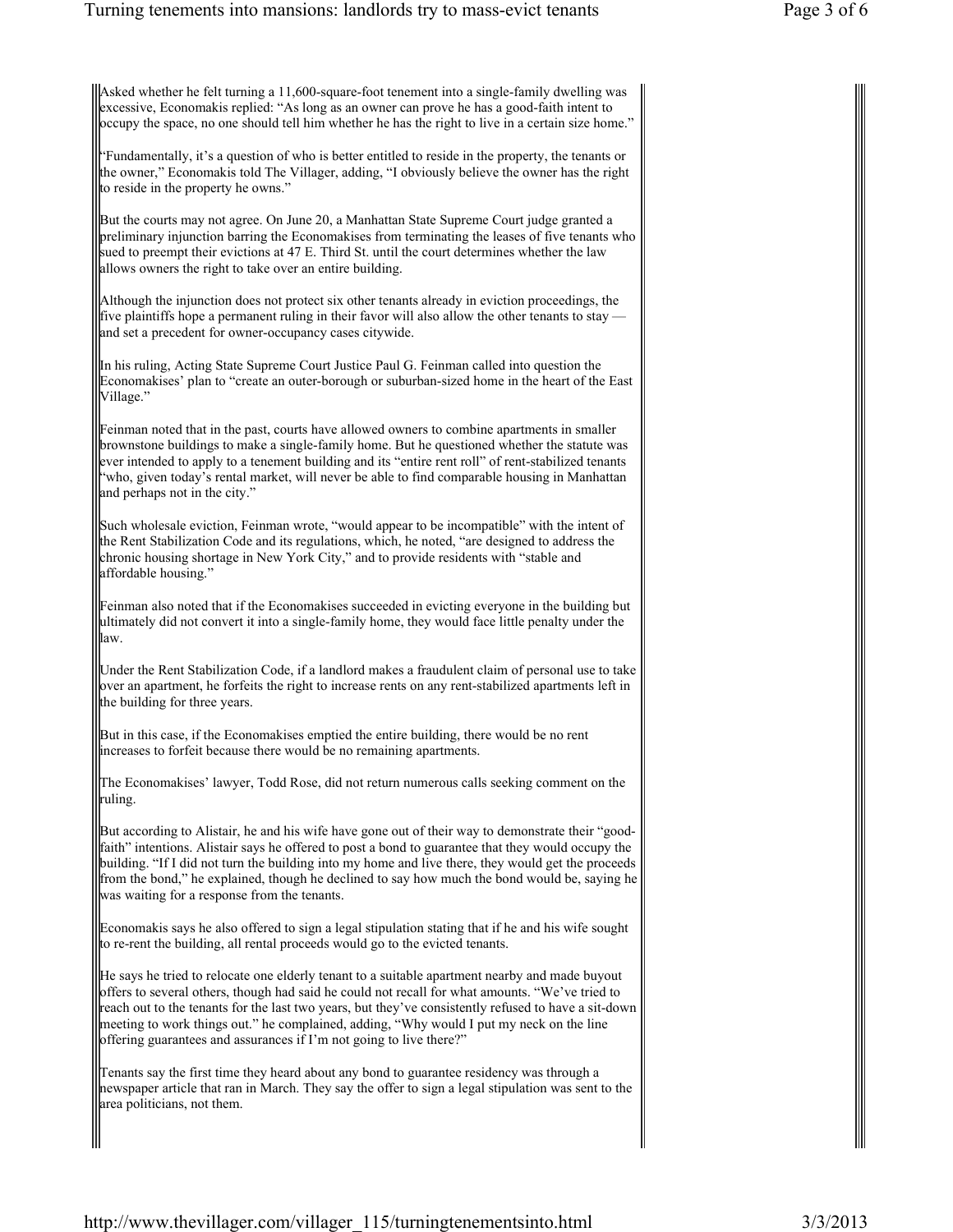As for buyouts, Paddock says the Economakises offered residents \$20,000 each to move out in a settlement plan presented before the judge last December, but the tenants association unanimously voted it down. "By then, we'd already spent nearly \$10,000 each in legal fees, so that would have been subtracted from it," Paddock explained.

"The point is we want to live here," added Laura Zambrano, an office worker and theater technician. "This was supposed to be affordable housing," she noted. "If we take a buyout, that means someone else can't live here. And even if we took the money, where would we go?"

Still, she and other tenants say they are emotionally and financially drained by their two-year legal battle to remain in the building. Miriam Garcia, who has lived with her husband in her fifthfloor walkup for the last 28 years, says her son had to leave college and take a job in order to help pay for her family's share of the legal expenses, which at this point top \$90,000.

"When I moved down here, there were no trees, and the men's shelter up the street was full of crack addicts," Garcia told the crowd that gathered for the street rally. "We are the ones who worked to make it a safe community here. We're family here. So what I'd like to know is, the people who are buying all these buildings down here — where were they when we were cleaning up the community for 28 years? We're the ones who put the fabric of this neighborhood together. You're making us suffer, and it's not fair."

Beyond appealing to the courts and winning support from local politicians, the 47 E. Third Street tenants have formed an alliance with tenants in other Granite-managed properties around the city, many of whom are facing troublesome legal battles of their own.

"The very first meeting we had we heard all these horror stories," recalled Zambrano.

Although the Economakis/Yatrakis clan are vague about their ownership interests in these properties — which are owned by an assortment of limited-liability companies, corporations and partnerships — tenants say they have a track record of taking over buildings in distress and moving to evict long-term, low-rent tenants.

"From what research we've done, they take advantage of any pretext to try and evict people," said attorney Steve Dobkin, who is representing the 47 E. Third St. tenants in State Supreme Court.

In the case of 47 E. Third, court records show that Catherine and her father acquired a controlling interest in the property in 2001 through a series of limited-liability companies, then reorganized under federal bankruptcy laws — a process that allowed them (acting through various entities) to buy out the other partners.

Soon after, according to tenants, they began looking for ways to evict people, going so far as to hire a private investigator to pose as a U.P.S. deliveryman in order to see whether tenants were really living there. Two tenants were forced to settle out of court under charges that they were illegally subletting.

Then in August 2003, the deed was transferred from Third Street Development L.L.C. to Catherine and Alistair Economakis as individual owners. Eight days later, they began informing tenants that their leases would no longer be renewed. "They figured they had no other way to get the rest of us out, so they're using owner occupancy to do it." Paddock maintains — a charge the Economakises vehemently deny.

Although the family has brought no other owner-occupancy cases in the other properties they are involved in, Paddock says, "There is a pattern of them aggressively investigating people to try and prove that they don't live there or that they're illegally subletting or that they're taking advantage of so-called preferential rents."

A preferential rent is when a landlord leases a rent-stabilized apartment for less than the regulated rent. It used to be that a landlord could not revert to the higher "legal" rent until the tenant moved out. But in 2003, the law was changed to enable landlords to revoke the preferential rent when a tenant's lease is up for renewal.

At 11-13 Avenue D, tenants say they got hit with \$600 to \$1,000 increases overnight, driving most of the rent-stabilized tenants out. The building is managed by Granite and owned by 11-13 Avenue D Associates. City records list Alistair Economakis as the "head officer" and Catherine as "officer" of the company, whose address is the same as Granite's. The building is now being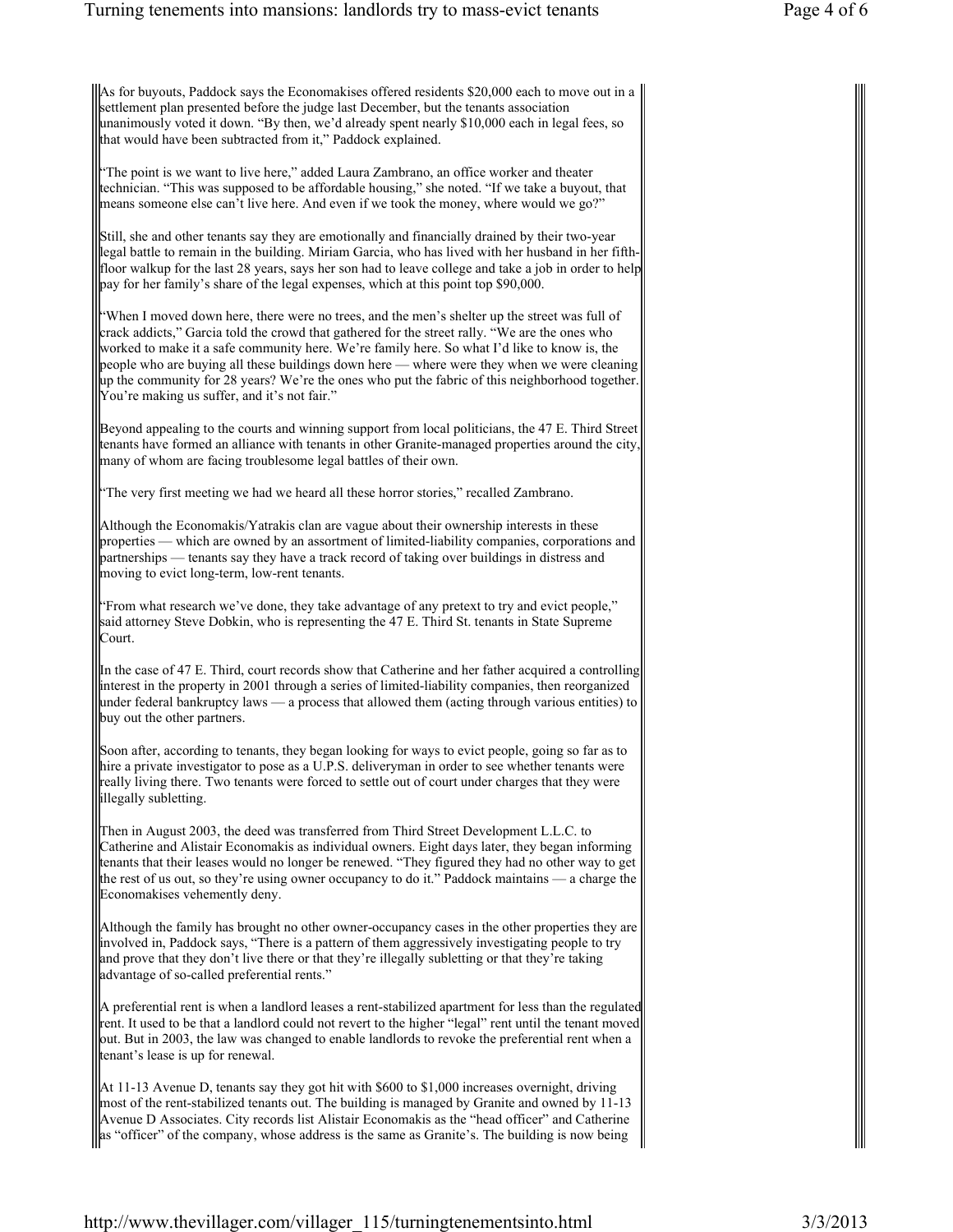marketed as a "great condo opportunity" and is under contract for sale at \$6.6 million.

| "I just hated them and didn't want to pay the extra money, so I moved out," said Elissa Wald,                |
|--------------------------------------------------------------------------------------------------------------|
| who spent 10 years at 11-13 Avenue D but left last year after Granite moved to increase her rent $\parallel$ |
| from \$950 to \$1,573. "There was so much wrong with that apartment. They never painted and                  |
| they never fixed the floors and the heat was so inadequate every winter that it just wasn't worth it         |
| to pay that much and live all the way over there on Avenue D."                                               |
|                                                                                                              |

At 34 E. Fourth St., music teacher Leah Roblin says she's had to go to court five times in the last year to prove that she actually lives there. Roblin says that Granite (acting on behalf of the owner, East Fourth Corp.) has been trying to use the fact that she registered her motorcycle in Buffalo after taking it Upstate to her mother's house to be repaired in order to claim her apartment is not her primary residence.

Recently, the company demanded that Roblin turn over her E-ZPass records and along with all her tax returns, bank statements, utility bills, life insurance policies and even any "records of membership in any house of worship."

"It's total bullshit. It's because I pay cheap rent," says Roblin, who pays \$528 a month for a studio she moved into 15 years ago. "They're just trying to drag it out and wear me down."

Similarly, at 111 St. Mark's Pl., Dr. Diane Schmid says she's had to go to court five times over the last five years to defend her \$150-a-month rent-controlled apartment against claims brought by Granite and the landlord, Peter Yatrakis. The last time, Schmid claims, her mentally-ill daughter collapsed in court from the stress. "He keeps trying to say I don't live there and that I don't pay the rent, but I'm a Buddhist, I don't lie," said Schmid, a senior citizen, who notes that the apartment below her goes for about \$2,500.

Tenants in several other Lower East Side buildings say they've been battling against the electronic key-card system that Granite installed two years ago. The system records their serial number each time they go in and out and photographs them as they enter and exit the door.

"When we had a power failure, no one could get out," complained Mike Binkley of 106 Norfolk St. Tenants in his building even found a hidden camera installed in a vacant mailbox, while at 184 Norfolk St., residents found a camera wedged into the frame of a basement door, in order, they assume, to monitor who was using the mailboxes.

"They are trying to become a virtual management company, where they can keep track of people without being there or even knowing their names," said Susan Howard, tenants association president at 184-188 Norfolk St.

In a letter to tenants, Catherine Economakis maintained that the key card system was installed to boost building security.

In 2002, Granite posted notices inside several buildings offering a \$1,000 reward to tenants who turn in "terrorists" or "tenants that are illegally occupying apartments."

Granite's lawyers, Todd and Peter Rose, did not return numerous calls seeking a response to the tenants' allegations.

Alistair Economakis denied that Granite, or the companies it works for, had commenced any unwarranted legal proceedings against tenants, though he said he was not authorized to address specific complaints.

In any case, Economakis maintained, such claims have nothing to do with his and his wife's efforts to empty out 47 E. Third St. He suggested The Villager visit the properties and talk to the tenants, adding, "I think you will find our buildings are managed very well."

## **Home**

*The Villager* is published by Community Media LLC. *The Villager |* 487 Greenwich St., Suite 6A | New York, NY 10013

Phone: 212.229.1890 | Fax: 212.229.2790

Written permission of the publisher must be obtainedbefore any of the contents of this newspaper, in whole or in part, can be reproduced or redistributed.